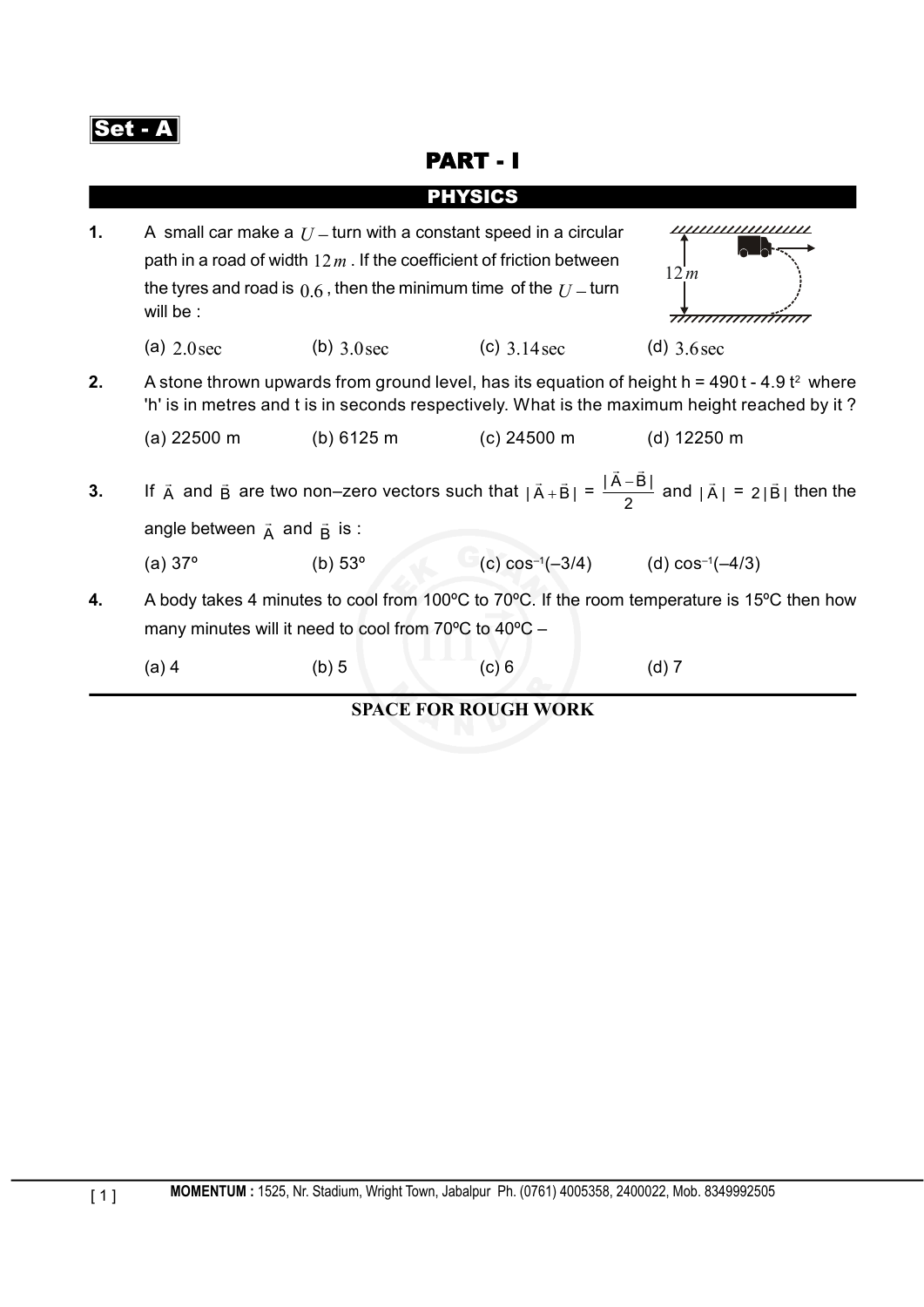

- **5.** If a ball is dropped from rest, it bounces from the floor repeatedly. The coefficient of restitution is 0.5 and the speed just before the first bounce is 5ms–1. The total time taken by the ball to come to rest finally is :
	- (a) 1.5s (b) 1s (c) 0.5s (d) 0.25s
- **6.** An open pipe is suddenly closed with the result that the second overtone of the closed pipe is found to be higher in frequency by 100 *Hz* , than the first overtone of the original pipe. The fundamental frequency of open pipe is :
	- (a)  $100 \, Hz$  (b)  $300 \, Hz$  (c)  $150 \, Hz$  (d)  $200 \, Hz$
- **7.** A disc of mass  $M$  and radius  $R$  rolls on a horizontal surface and then rolls up an inclined plane as shown in the figure. If the velocity of the disc is  $v$ , the height to which the disc will rise will be :

(a) 
$$
\frac{3v^2}{2g}
$$
 (b)  $\frac{3v^2}{4g}$ 

(c) 
$$
\frac{v^2}{4g}
$$
 (d)  $\frac{v^2}{2g}$ 

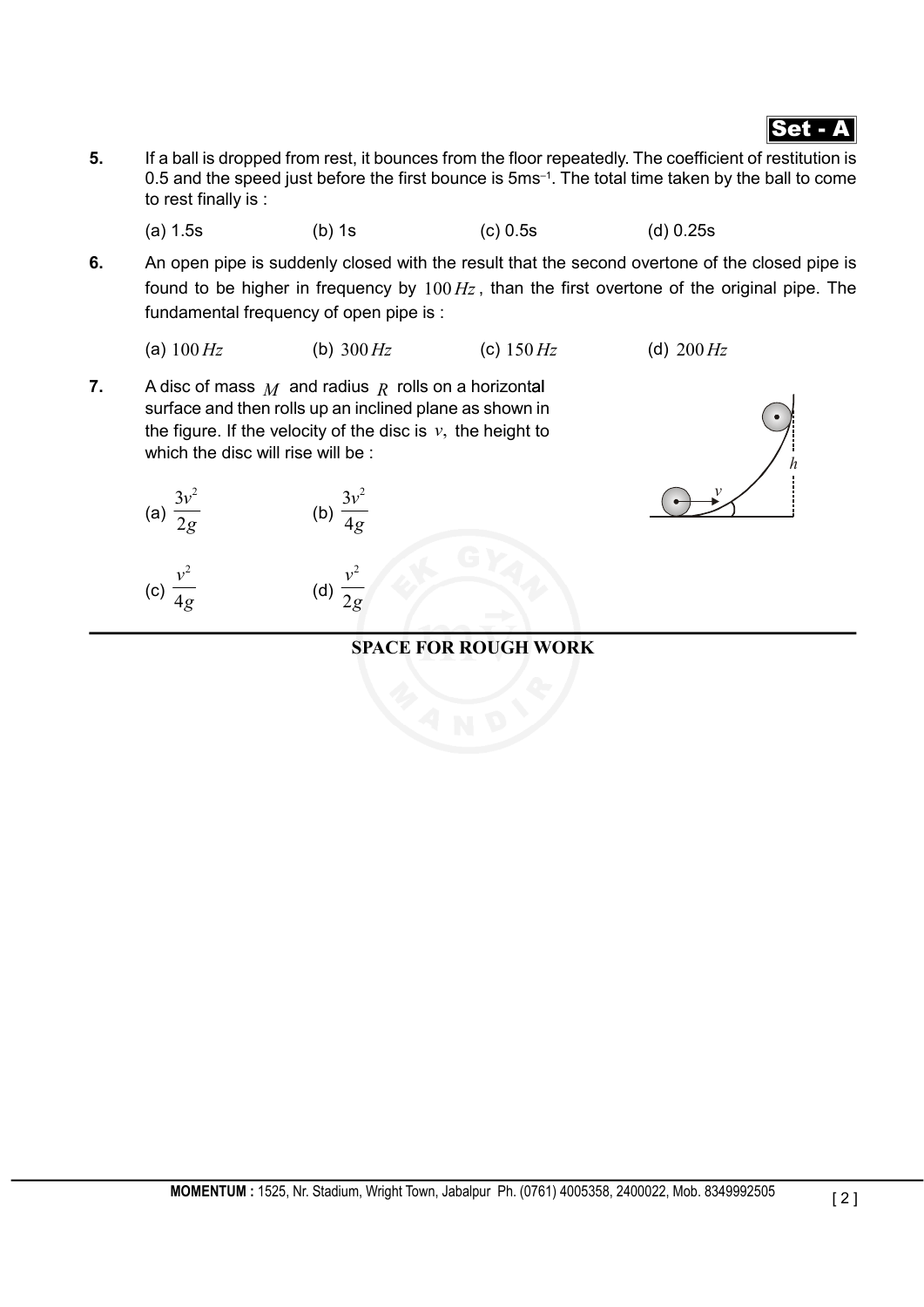- **8.** A student is experimenting with resonance tube apparatus in Physics lab to find the speed of sound at room temperature. He got resonating lengths of air column as 17 cm and 51 cm, using tuning fork of frequency 512 Hz. Find speed of sound at room temperature and specify, whether the side water reservoir was moved upward or downward to obtain the second resonance (51 cm)?
	- (a) 348 m/s, downwards (b) 348 m/s, upwards
		-
	- (c) 332 m/s, downwards (d) 332 m/s, upwards
- **9.** As shown in the figure, the amount of heat absorbed along the path  $ABC$  is 90 *J* and the amount of work done by the system is 30 *J*. If the amount of work done along the path *ADC* is 20 *J* the amount of heat absorbed will be:
	- (a)  $80 J$  (b)  $90 J$
	- (c)  $110 J$  (d)  $120 J$



**10.** The variation of acceleration (a) and displacement (x) of the particle executing SHM is indicated the following curve :

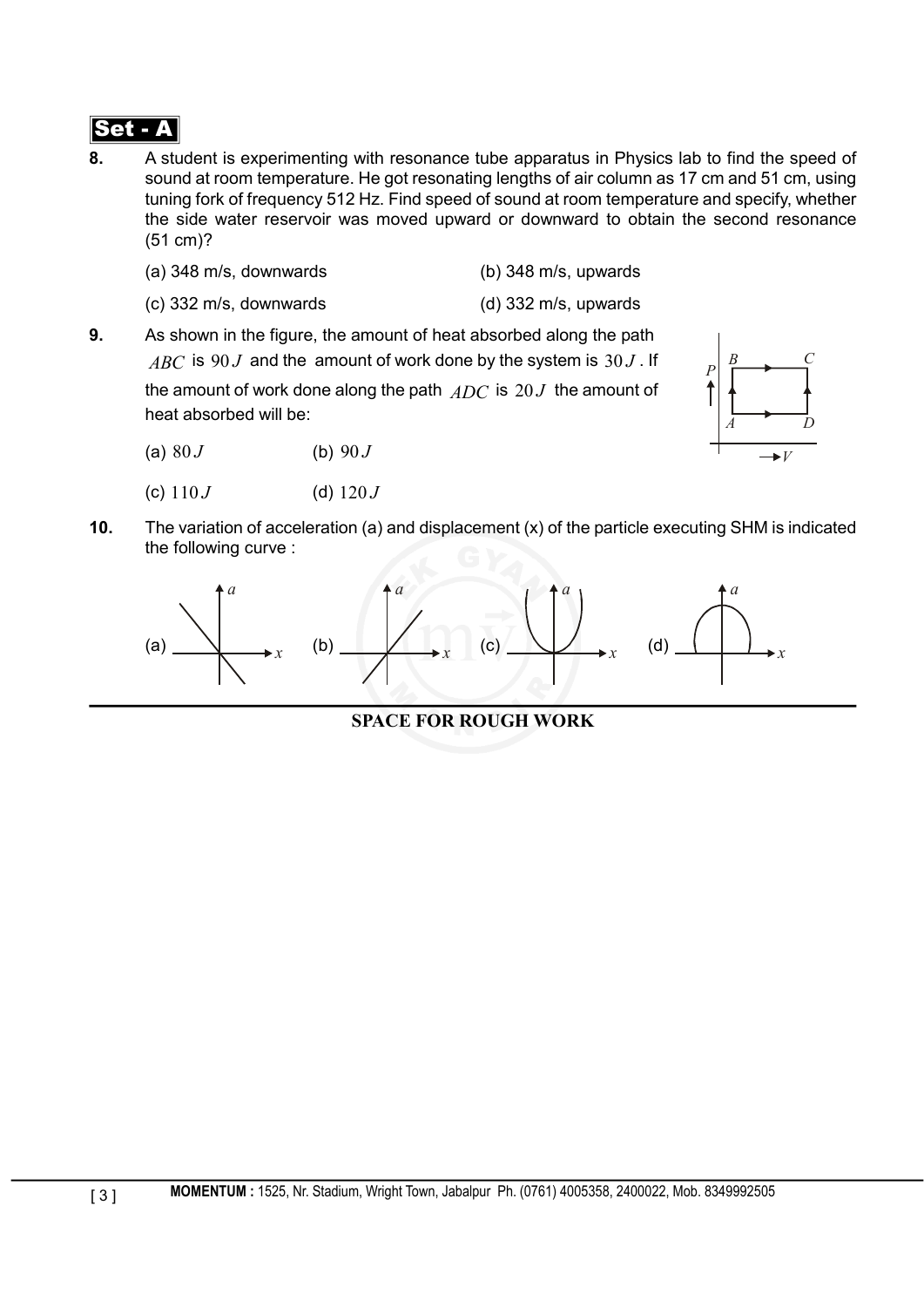[ 4 ]

# Set - A

- **11.** A mass of *M* kg is suspended by a weightless string. The minimum constant horizontal force that must be applied so that the string gets deviated by  $45^\circ$  with the initial vertical position is
	- (a)  $Mg(\sqrt{2}+1)$  (b)  $Mg\sqrt{2}$  (c)  $\frac{Mg}{\sqrt{2}}$ (d)  $Mg(\sqrt{2}-1)$
- **12.** Trajectories of two projectiles are shown in figure. If  $T_1$  and  $T_2$  be their times of flights, then
	- (a)  $T_1 < T_2$
	- (b)  $T_1 = T_2$
	- (c)  $T_1 > T_2$
	- (d) None of these
- **13.** The elevator shown in figure is descending with an acceleration of 2m/s<sup>2</sup>. The mass of the block A is 0.5 kg, and the mass of block B is 1.0 kg. Then the force exerted by surface on the block B is :  $(g = 10m/s^2)$ 
	- (a)  $4 N$  (b)  $8 N$
	-
	- (c) 12 N (d) None of these



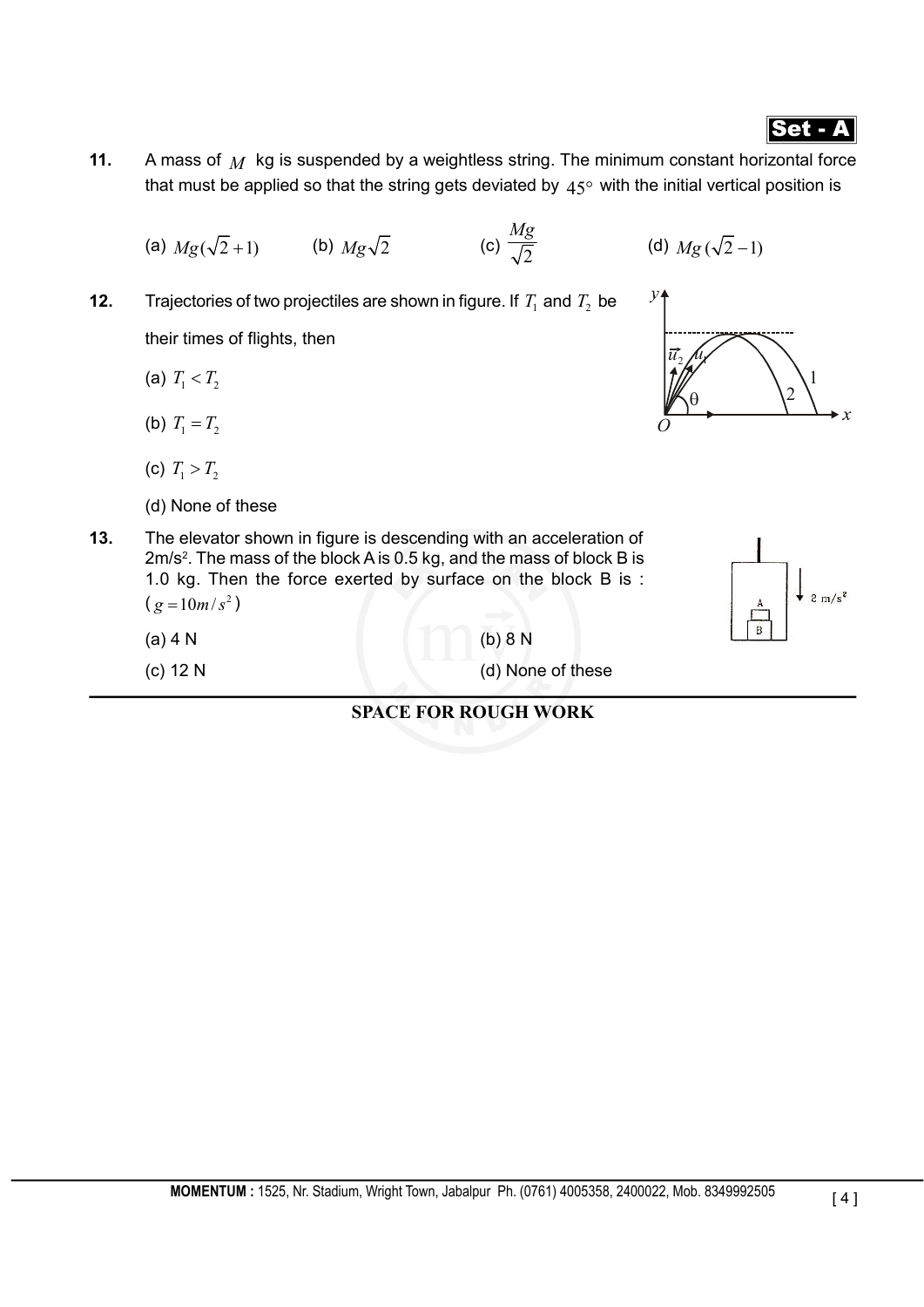

**14.** Blocks *A* and *B* resting on a smooth horizontal surface are given equal speeds of 2m/s in opposite sense as shown in the figure. At  $t = 0$ , the position of blocks are shown, then the  $x$  – co-ordinates of centre of mass at  $t = 3$  s will be:



| <b>SPACE FOR ROUGH WORK</b> |             |        |             |  |  |
|-----------------------------|-------------|--------|-------------|--|--|
| (a) 4.36 $T$                | (b) $0.23T$ | (C) 3T | (d) $0.46T$ |  |  |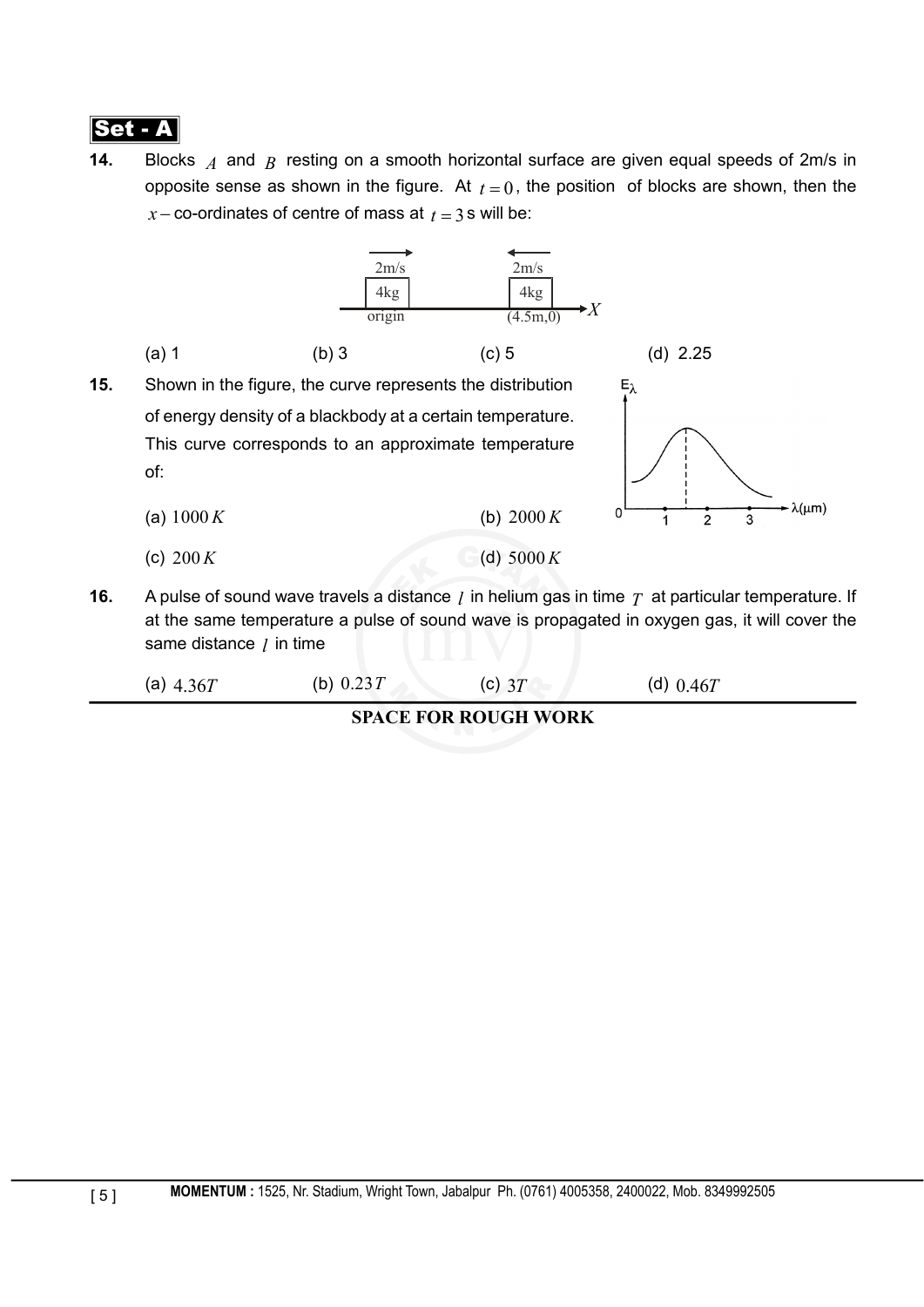**17.** A uniform cylindrical rod of length L, cross-sectional area  $A$  and Youngs modulus  $Y$  is acted upon by  $3F$ . three external forces shown in the figure. The elongation of the rod is



(d) 750J

- (a) 3 5 *FL*  $\overline{AY}$  (b) 2 5 *FL*  $\overline{AY}$  (c) 3 8 *FL*  $\overline{AY}$  (d) 8 3 *FL AY*
- **18.** The heat reservoir of an ideal carnot engine is at 800K and its sink is at 400K. The amount of heat taken from heat reservoir in one second to produce useful mechanical work at the rate of 750J/sec is

**19.** A system consists of two fixed particles of mass *m* distant *r* **f**  $\frac{V_e}{m}$  **f**  $\frac{V_e}{m}$  **f**  $\frac{V_e}{m}$ *from each other. What is the escape velocity*  $(v_a)$  *for a point* mass placed at a point mid-way the line joining the two particles? (consider only gravitational interactions among particles).

(a) 
$$
\sqrt{\frac{Gm}{r}}
$$
 (b)  $\sqrt{\frac{Gm}{2r}}$  (c)  $2\sqrt{\frac{2Gm}{r}}$  (d)  $2\sqrt{\frac{Gm}{r}}$ 

- **20.** Two different isotherms representing the relationship between pressure  $p$  and volume  $V$  at a given temperature of the same ideal gas are shown for masses  $m_1$  and  $m_2$  then
	- (a)  $m_1 > m_2$  (b)  $m_1 = m_2$
	- (c)  $m_1 < m_2$  (d) Nothing can be predicted



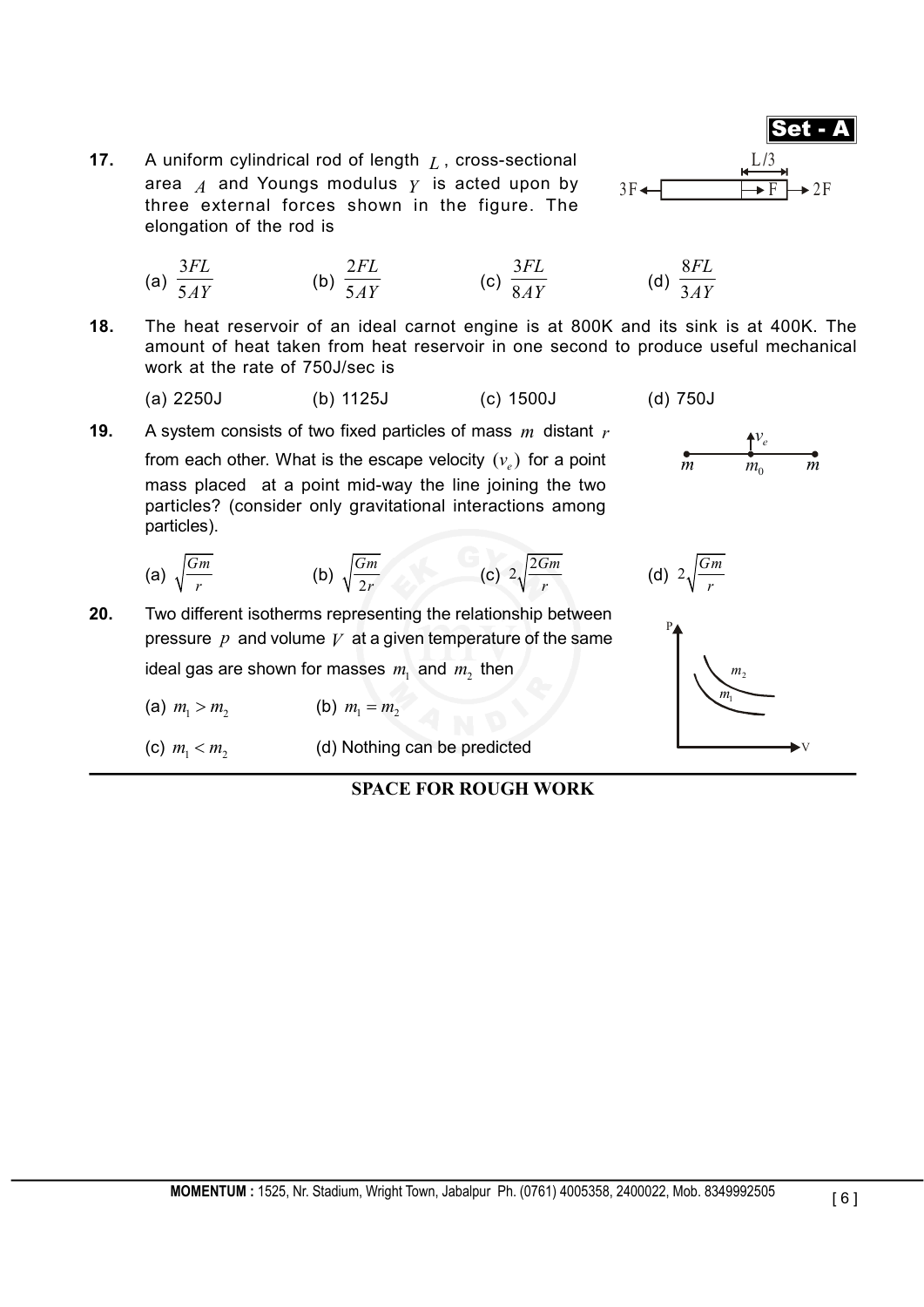

## PART - II

|     |                                                                                                                                                                                                                                                   |               | <b>CHEMISTRY</b>                                                                      |              |  |  |
|-----|---------------------------------------------------------------------------------------------------------------------------------------------------------------------------------------------------------------------------------------------------|---------------|---------------------------------------------------------------------------------------|--------------|--|--|
| 21. | A vessel contains 1.6 g of dioxygen at STP (273.15K, 1 atm pressure). The gas is now transferred<br>to another vessel at constant temperature, where pressure becomes half of the original pressure.<br>Calculate volume of the new vessel.       |               |                                                                                       |              |  |  |
|     | (a) $2.24 L$                                                                                                                                                                                                                                      | (b) 4.24 $L$  | (c) 6.24 L                                                                            | (d) $8.24 L$ |  |  |
| 22. |                                                                                                                                                                                                                                                   |               | The formation of ethyl acetate from ethyl alcohol and acetic acid is represented by : |              |  |  |
|     | $CH_3COOH(l) + C_2H_3OH(l) \rightleftharpoons CH_3COOC_2H_3(l) + H_2O(l)$                                                                                                                                                                         |               |                                                                                       |              |  |  |
|     | Calculate the equilibrium constant for the reaction if initial concentrations of acetic acid and ethyl<br>alcohol are 1.0 mole and 0.180 mole respectively and equilibrium concentration of ethyl acetate<br>in the <b>mixture</b> is 0.171 mole. |               |                                                                                       |              |  |  |
|     | $(a)$ 2.119                                                                                                                                                                                                                                       | (b) $4.919$   | $(c)$ 3.919                                                                           | (d) 5.197    |  |  |
| 23. | While studying the properties of gaseous form $C, Cl, F$ , a chemist cooled 1.25 g of the sample at                                                                                                                                               |               |                                                                                       |              |  |  |
|     | 1 bar pressure from 323 K to 293 K. Calculate $\Lambda H$ of the process. ( $C_n$ of                                                                                                                                                              |               |                                                                                       |              |  |  |
|     | $C_2Cl_2F_2 = 80.7 Jmol^{-1}K^{-1}$                                                                                                                                                                                                               |               |                                                                                       |              |  |  |
|     | (a) $-22.75J$                                                                                                                                                                                                                                     | (b) $-32.75J$ | (c) $-42.75J$                                                                         | (d) $22.75J$ |  |  |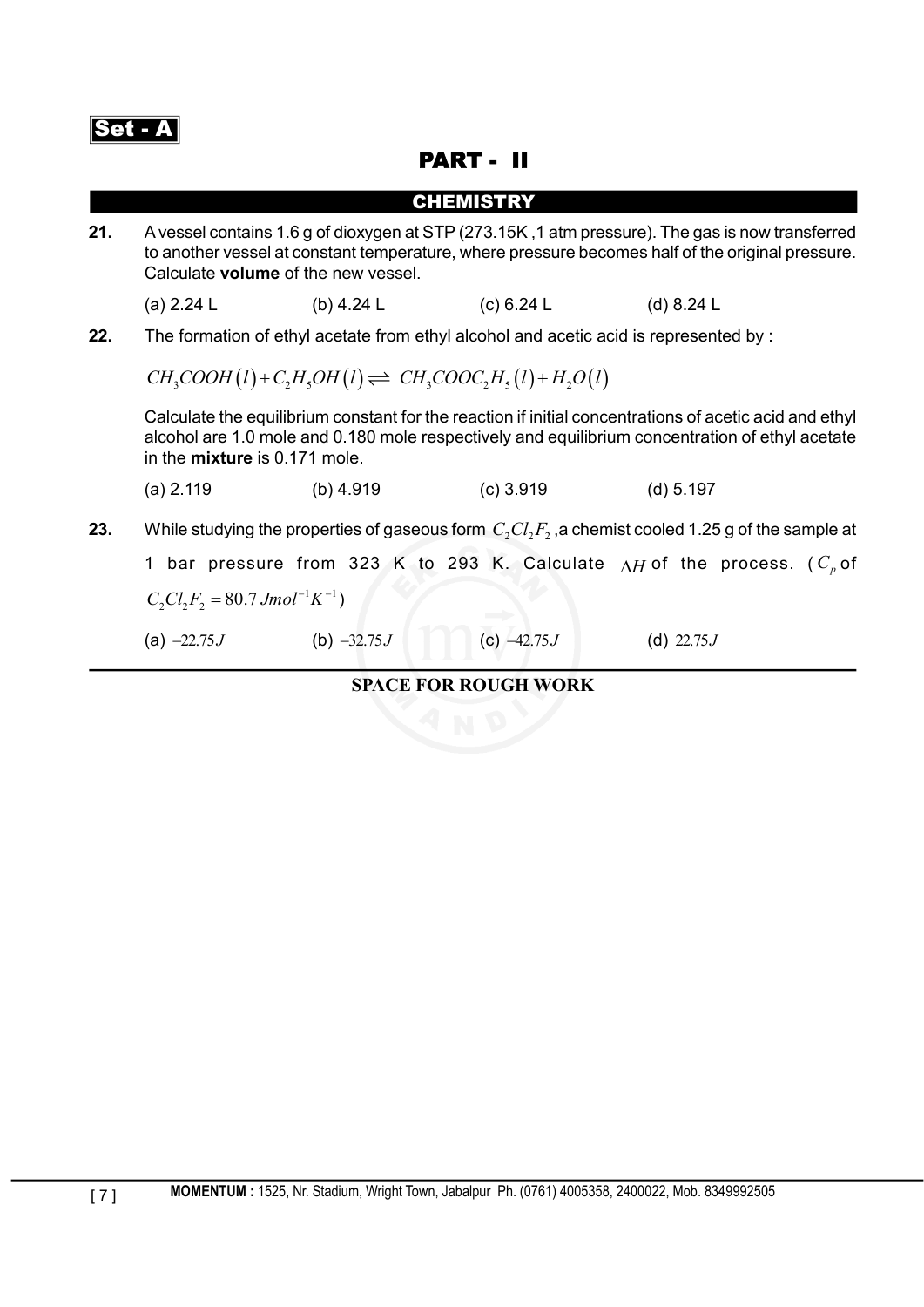**24.** What type of structural isomerism is **shown** by

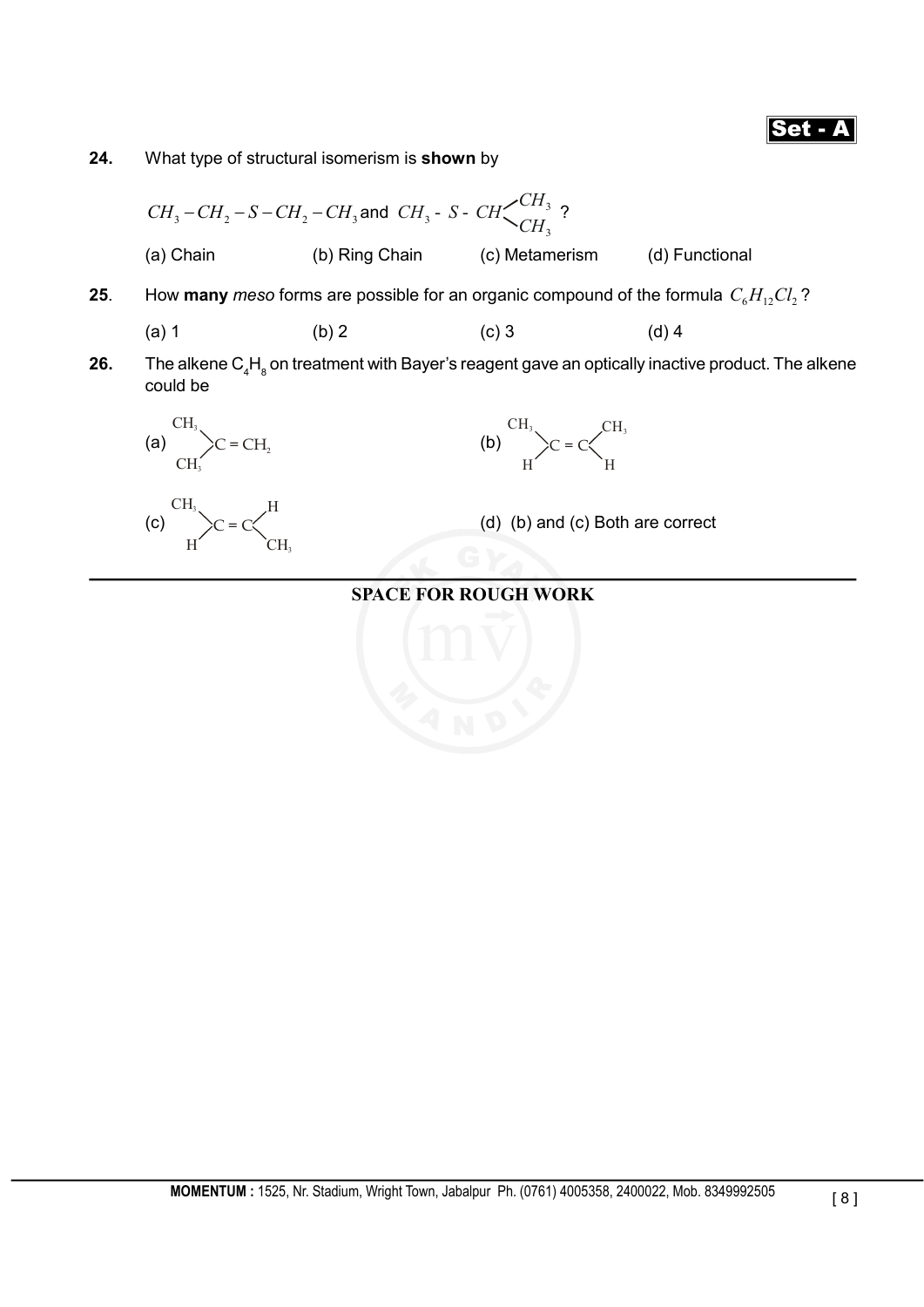$$
\fbox{\sf Set-}\mathbf{A}
$$



Which is correct statement about  $\circledX$  and  $\circled{y}$ .

- (a)  $(X)$  is product of ionic reaction and  $(Y)$  is product of radical reaction.
- (b)  $(X)$  and  $(Y)$  both are product of ionic reaction.
- (c)  $(X)$  and  $(Y)$  both are product of radical reaction.
- (d)  $(X)$  is obtain from radical reaction and  $(Y)$  is obtain from ionic reaction.
- **28.** 2.79g of an organic compound when heated in Carius tube with conc.  $HNO<sub>3</sub>$  and  $H<sub>3</sub>PO<sub>4</sub>$  formed converted into  $MgNH_4$ .  $PO_4$ ppt. on heating gave 1.332g of  $Mg_2P_2O_7$ . The percentage of P in the compound is
	- (a) 23.33 (b) 13.33 (c) 33.33 (d) 26.66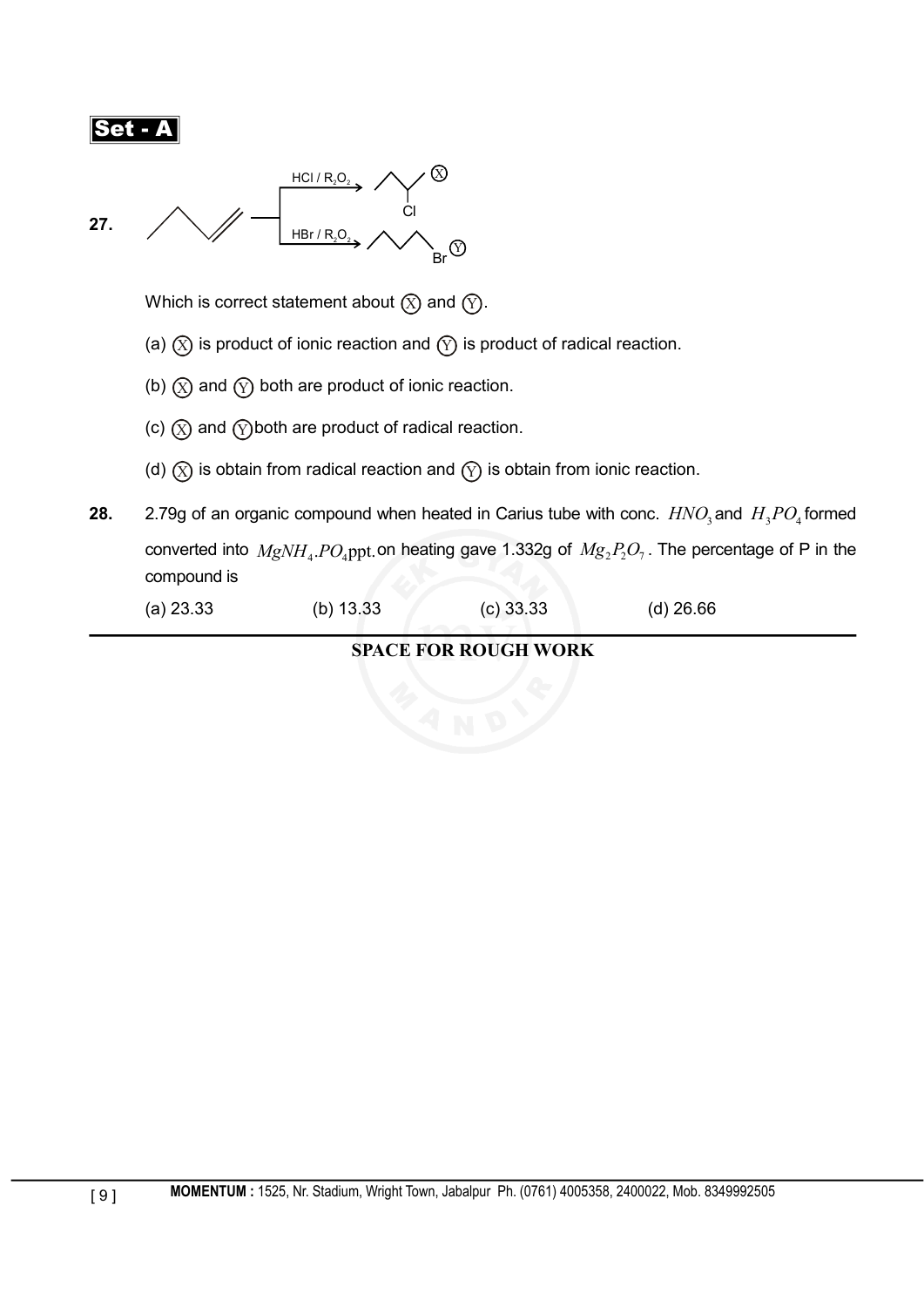**29.** Which alkene will undergo the following reaction



**30.** In compounds of type  $ECI_3$ , where  $E = B$ , P, As or Bi, the angle  $Cl - E - Cl$  for different E are in the order -

(a)  $B > P = As = Bi$  (b)  $B > P > As > Bi$  (c)  $B < P = As = Bi$  (d)  $B < P < As < Bi$ 

**31.** 1 mole of N<sub>2</sub>H<sub>4</sub> loses ten moles of electrons to form a new compound  $(\hat{Y})$ . Assuming that all the nitrogen appears in the new compound, what is the oxidation state of nitrogen in  $\mathcal{P}$ ? (There is no change in the oxidation state of hydrogen).

(a) – 1 (b) – 3 (c) + 3 (d) + 5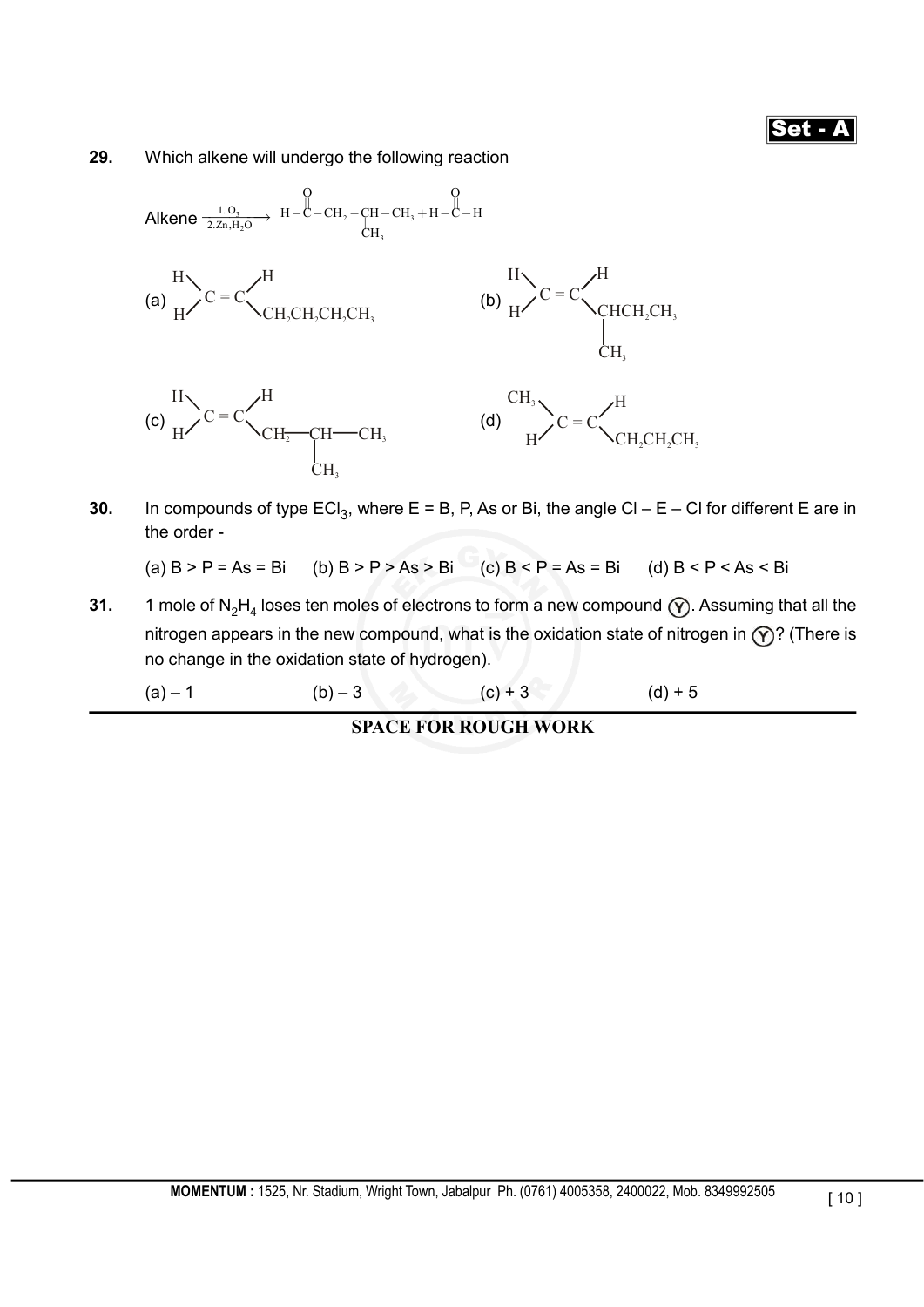**32.** For the reaction  $2P + Q \rightarrow R$ , 8 mol of P and 5 mol of Q will produce

(a) 8 mol of R (b) 5 mol of R (c) 4 mol of R (d) 13 mol of R

**33.** One litre of a solution contains 18.9 gm of  $\mathsf{HNO}_3$  and one litre of another solution contains 3.2 gm of NaOH. In what volume ratio must these solution be mixed to obtain a neutral solution?



(a) 2-Amino-3-Formyl butane-1,4-dioic acid (b) 2-formyl-3-amino butane-1,4-dioic acid

(c) 3-Amino-2-formyl butane-1,4-dioic acid (d) 2-Amino-3-carboxy-4-oxo butanoic acid

**SPACE FOR ROUGH WORK**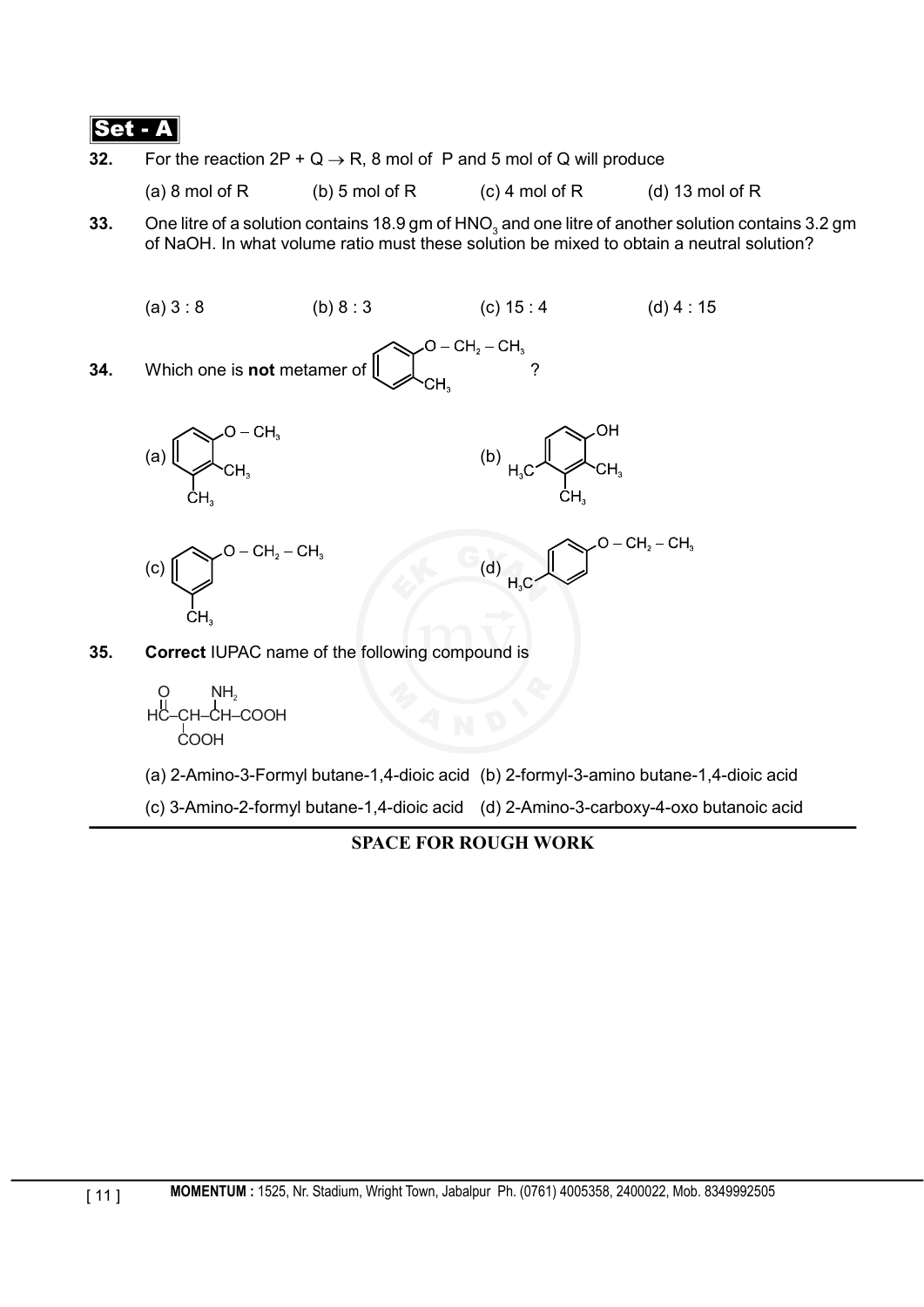

**36.** In which of the following diagram the change in the bond angle at nitrogen is observed as :



- **37.** The first ionisation energies of alkaline earth metal are higher than those of the alkali metals. This is because:
	- (a) there is increase in the nuclear charge of the alkaline earth metal
	- (b) there is decrease in the nuclear charge of the alkaline earth metal
	- (c) there is no change in the nuclear charge
	- (d) none of these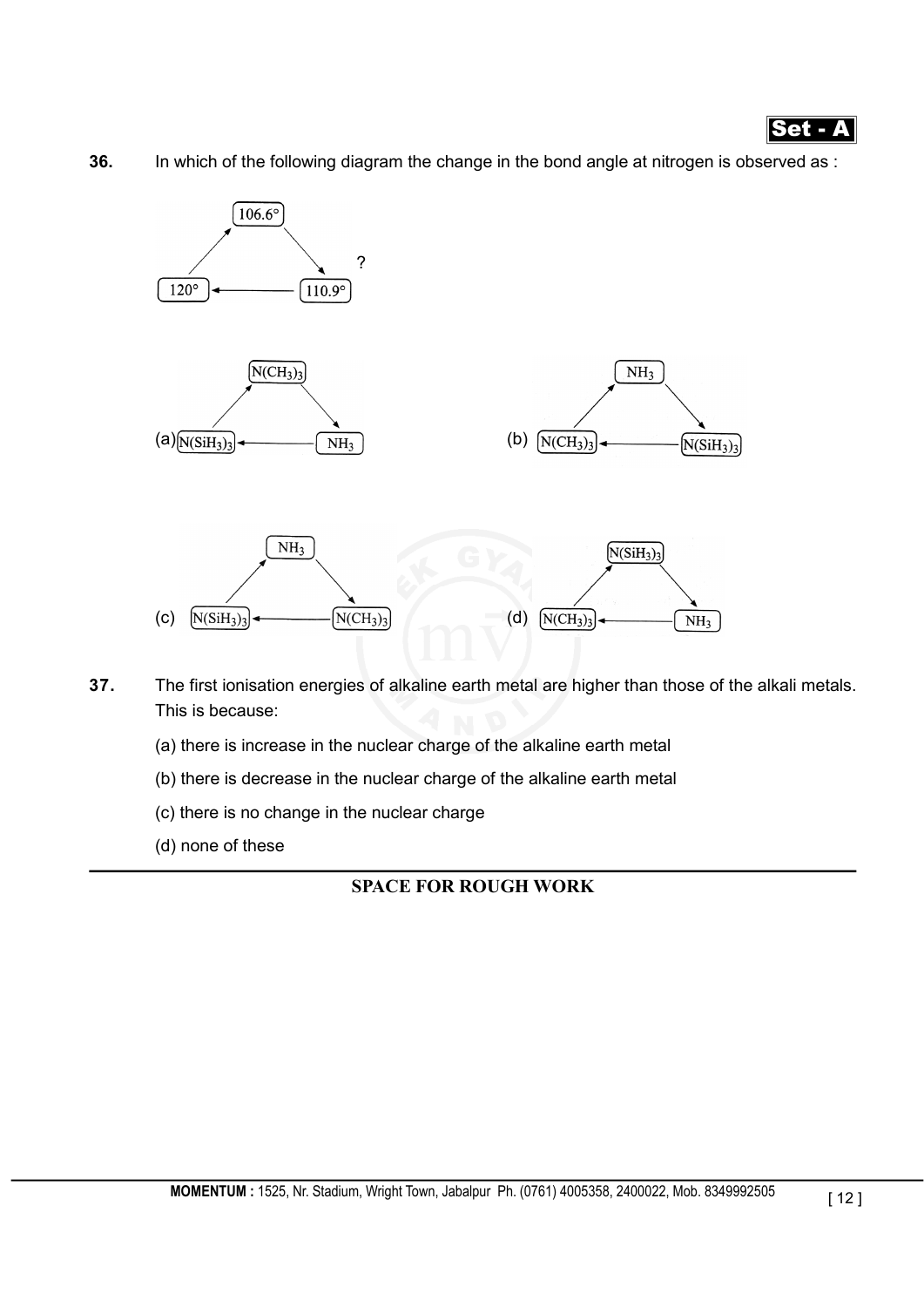**38.** A compound (x) on heating gives a colourless gas. The residue is dissolved in water to obtained  $\widehat{\textbf{Y}}$  . Excess CO<sub>2</sub> is bubbled through aqueous solution of  $\widehat{\textbf{Y}}$   $\widehat{\textbf{Z}}$  is formed.  $\widehat{\textbf{Z}}$  on gently heating gives back  $\hat{\chi}$ . The compound  $\hat{\chi}$  is:

(a) CaCO<sub>3</sub> (b) Na<sub>2</sub>CO<sub>3</sub> (c) Ca(HCO<sub>3</sub>)<sub>2</sub> (d) K<sub>2</sub>CO<sub>3</sub>

- **39.** Which of the following represents a pair of covalent hydrides ? (a) CsH, AlH<sub>3</sub> (b) KH, NaH (c) H<sub>2</sub>S, HF (d)  $VH_{0.56}$  NH<sub>3</sub>
- **40.** For the detection of sulphur in an organic compound sodium nitroprusside is added to the sodium extract. A violet color is obtained due to formation of

(a)  $Fe(CN)_2$  (b)  $K_3Fe(CN)_5 NS$  (c)  $Na_4[Fe(CN)_5 NOS]$  (d)  $Na_4[Fe(CN)_6]$ 

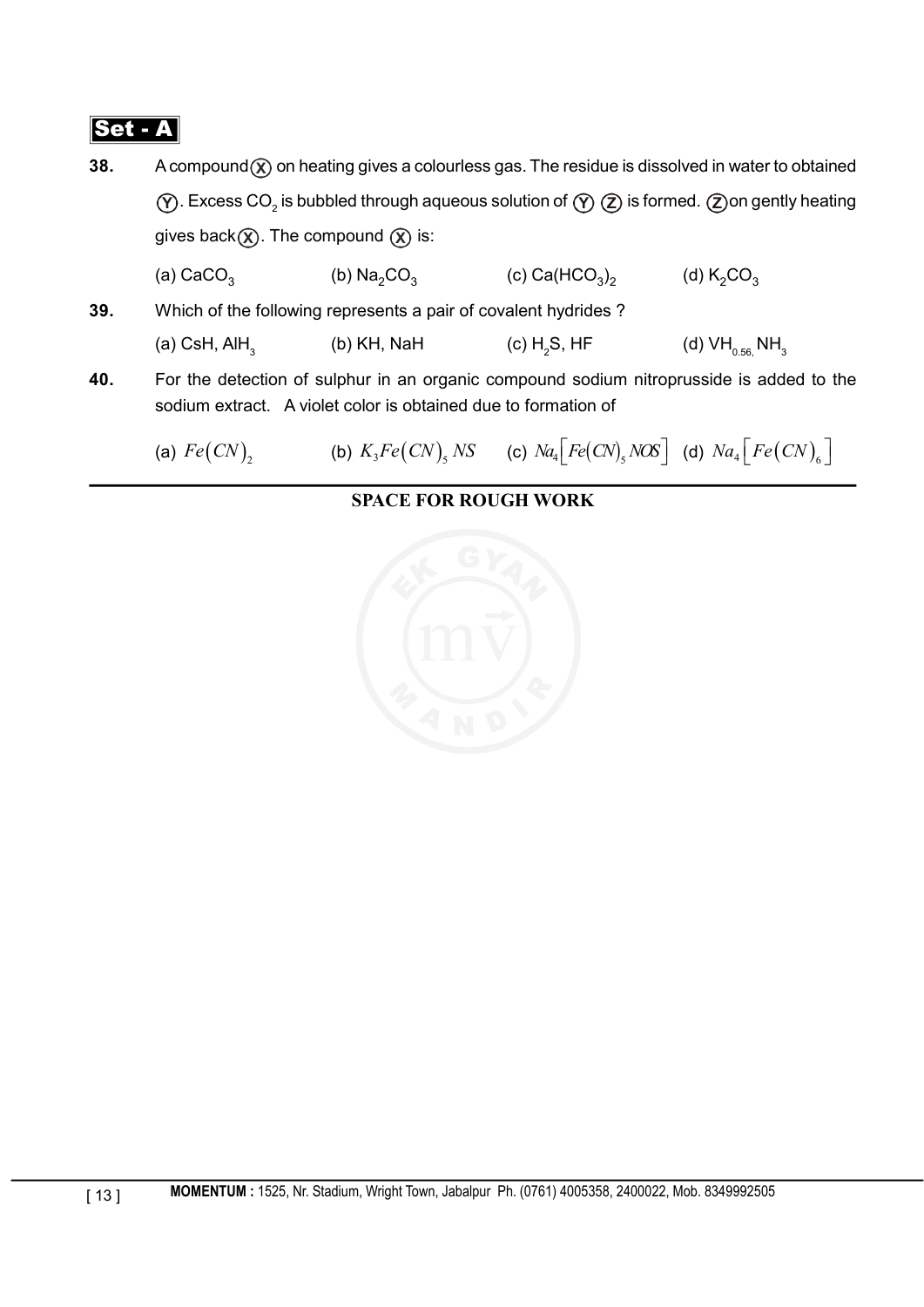#### PART - III

|     |                                                                                                                                                                                                     |                                                                                                                                | <b>MATHEMATICS</b>                                         |                   |  |
|-----|-----------------------------------------------------------------------------------------------------------------------------------------------------------------------------------------------------|--------------------------------------------------------------------------------------------------------------------------------|------------------------------------------------------------|-------------------|--|
| 41. | If $ax^2 + bx + c$ , a, b, $c \in R$ has no real zeros, and if $c < 0$ , then                                                                                                                       |                                                                                                                                |                                                            |                   |  |
|     | $(a)$ a $\leq 0$                                                                                                                                                                                    | $(b) a + b + c > 0$ $(c) a > 0$                                                                                                |                                                            | (d) None of these |  |
| 42. | The principal argument of the complex number $\frac{(1+i)^3(1+\sqrt{3}i)^2}{-2i(-\sqrt{3}+i)}$ is                                                                                                   |                                                                                                                                |                                                            |                   |  |
|     | (a) $\frac{13\pi}{12}$                                                                                                                                                                              | (b) $-\frac{7\pi}{12}$                                                                                                         | (c) $\frac{-11\pi}{12}$                                    | (d) none of these |  |
| 43. |                                                                                                                                                                                                     | $\frac{\cos 3\theta + 2\cos 5\theta + \cos 7\theta}{\cos \theta + 2\cos 3\theta + \cos 5\theta} + \sin 2\theta \tan 3\theta =$ |                                                            |                   |  |
|     | (a) $sin3\theta$                                                                                                                                                                                    |                                                                                                                                | (b) $\cos 2\theta$ (c) $-\cos 2\theta$ (d) $-\sin 3\theta$ |                   |  |
| 44. | A tower subtends an angle of 30° at a point on the same level as its foot, and at a second<br>point 15 m above the first, the depression of the foot of tower is 60°. The height of the<br>tower is |                                                                                                                                |                                                            |                   |  |
|     |                                                                                                                                                                                                     | (a) $\frac{15}{\sqrt{3}}$ m (b) $\frac{15}{3\sqrt{3}}$ m (c) 5 m                                                               |                                                            | $(d)$ 45 m        |  |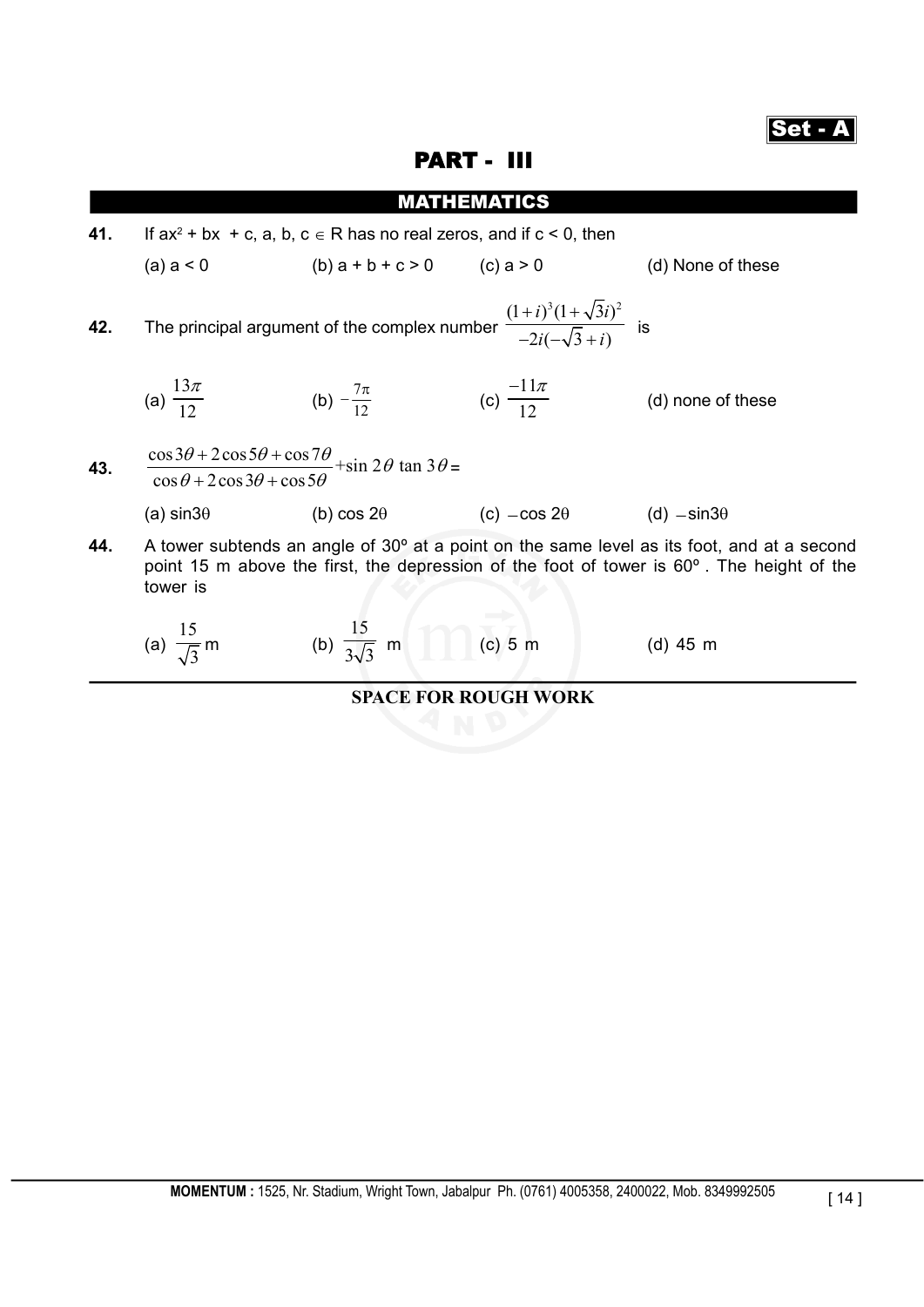**45.** The mean deviation about median from data 340, 150, 210, 240, 300, 310, 320 is

(a) 52.4 (b) 52.5 (c) 52.8 (d) None of these

**46.** The equation of the smallest circle passing through the intersection of  $x^2 + y^2 - 2x - 4y - 4 = 0$ and the line  $x + y - 4 = 0$  is

(a)  $x^2 + y^2 - 4 = 0$  (b)  $x^2$  $+ y^2 - x - 2 y = 0$ (c)  $x^2 + y^2 - 3x - 5y = 0$  (d) None of these

**47.** Number of 6 digit even numbers greater than 6,00,000 can be formed from the digits 5,6,7,8,9,0, if repetition of digit is allowed , is

| (a) 11664 | (b) $15551$ | $(c)$ 720 | (d) 15552 |
|-----------|-------------|-----------|-----------|
|           |             |           |           |

**48.** Out of children born in 1996 , two children were randomly picked . The probability that exactly one of them is born on 29<sup>th</sup> February is

(a) 
$$
\frac{365}{(366)^2}
$$
 (b)  $\frac{1}{366 \times 183}$  (c)  $\frac{365}{366 \times 183}$  (d) none of these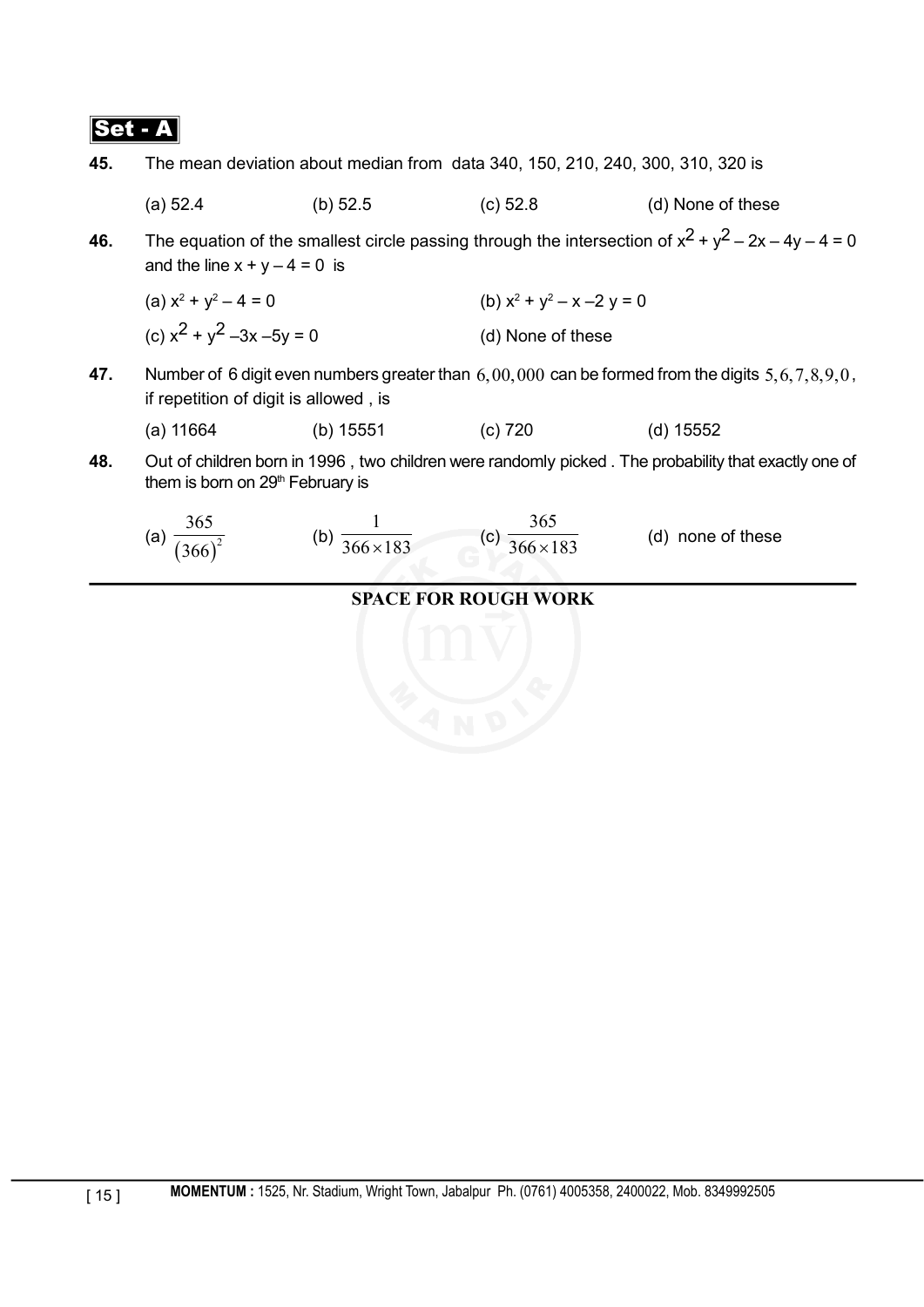**49.** The domain of the function  $f(x) = \sqrt{4-x} + \frac{1}{|x|-5}$  is

(a) 
$$
(-\infty, 4]
$$
 (b)  $(-\infty, -5) \cup (-5, 4]$  (c)  $[4, \infty) - \{5\}$  (d) none of these

**50.** If  $y = e^x \sin(\sqrt{3}x)$  then the value of  $\frac{dy}{dx}$  is

(a)  $2e^{x} \sin \left( \sqrt{3}x + \pi/6 \right)$  (b)  $2e^{x} \sin \left( \sqrt{3}x, \theta/3 \right)$ 

(c) 
$$
\frac{1}{2} e^x \sin(\sqrt{3}x, \theta/3)
$$
 (d)  $2 e^x \sin(\sqrt{3}x, \theta/3)$ 

**51.** If tan  $A = 1/3$  and tan  $B = 1/7$  then the value of  $2A + B$  is -(a)  $30^{\circ}$  (b)  $60^{\circ}$  (c)  $45^{\circ}$  (d)  $135^{\circ}$ 

**52.** If  $\alpha$  and  $\beta$  are the roots of the equation  $x^2 - 10x + 5 = 0$  then the quadratic equation whose

roots are 
$$
\frac{5}{10 - \alpha}
$$
 and  $\frac{5}{10 - \beta}$  is  
\n(a)  $5x^2 - 10x + 1 = 0$  (b)  $x^2 + 10x + 5 = 0$  (c)  $x^2 - 10x + 5 = 0$  (d) none of these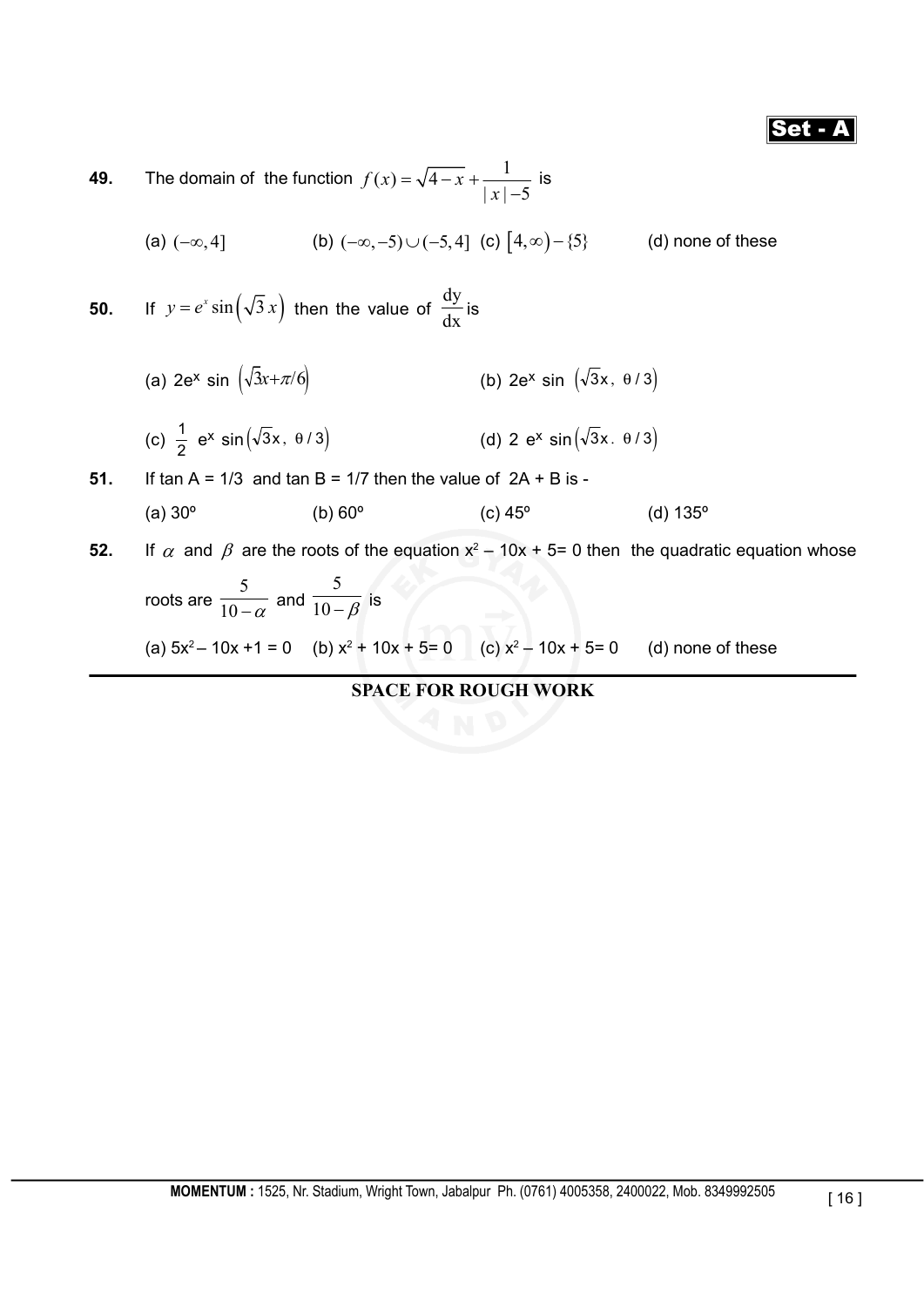| 53. | Between two numbers whose sum is $2\frac{1}{6}$ , an even number of arithmetic means are inserted. If                                                  |             |                                                                                                 |                   |  |
|-----|--------------------------------------------------------------------------------------------------------------------------------------------------------|-------------|-------------------------------------------------------------------------------------------------|-------------------|--|
|     | of these means exceeds their number by unity, then the number of means is<br>the sum                                                                   |             |                                                                                                 |                   |  |
|     | $(a)$ 12                                                                                                                                               | (b) $10$    | $(c)$ 8                                                                                         | (d) none of these |  |
| 54. | If $(3 + i)(z + \frac{1}{z}) - (2 + i)(z - \frac{1}{z}) + 14i = 0$ , then $\frac{1}{z}$ z is equal to-                                                 |             |                                                                                                 |                   |  |
|     | $(a)$ 10                                                                                                                                               | (b) 8       | $(c) -9$                                                                                        | $(d) - 10$        |  |
| 55. |                                                                                                                                                        |             | Marks of 5 students of a tutorial group are 8, 12, 13, 15, 22 then variance is:                 |                   |  |
|     | (a) 21                                                                                                                                                 | (b) $21.2$  | $(c)$ 21.4                                                                                      | (d) None of these |  |
| 56. | From 5 consonants, 4 vowels and 3 numbers, the number of codes beginning with a number<br>and containing 3 consonants and 2 vowels that can be made is |             |                                                                                                 |                   |  |
|     | (a) 18880                                                                                                                                              | (b) $21600$ | (c) 21680                                                                                       | $(d)$ 180         |  |
| 57. | The hyperbola $\frac{x^2}{a^2} - \frac{y^2}{b^2} = 1$ passes through the point of intersection of the lines $x - 3\sqrt{5}y = 0$                       |             |                                                                                                 |                   |  |
|     | $\sqrt{5}x - 2y = 13$ and the length of its latus rectum is 4/3 units. The coordinates of its foci<br>and<br>are                                       |             |                                                                                                 |                   |  |
|     |                                                                                                                                                        |             | (a) $(\pm 2\sqrt{10}, 1)$ (b) $(\pm 3\sqrt{10}, 0)$ (c) $(\pm 2\sqrt{10}, 0)$ (d) None of these |                   |  |